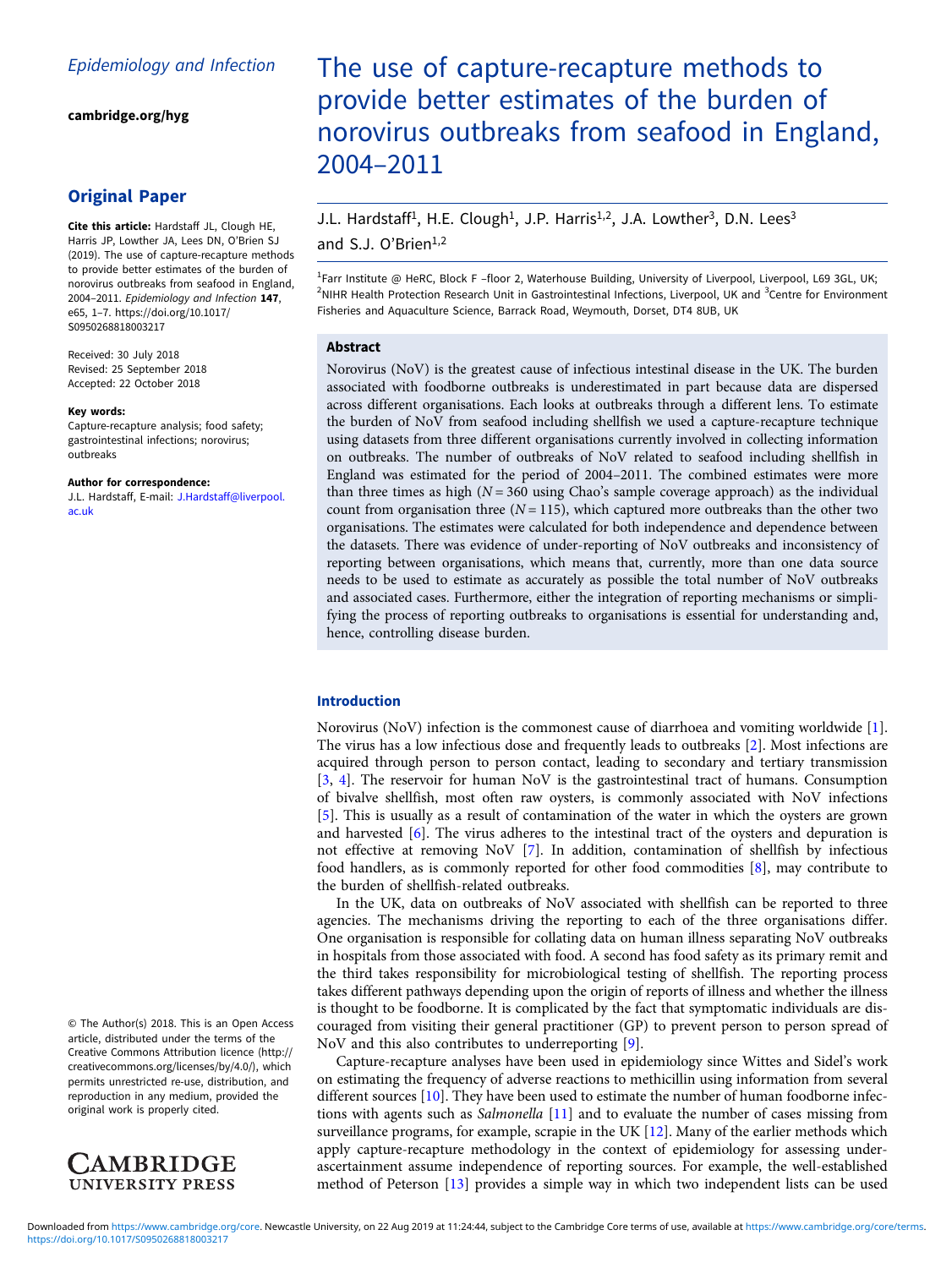together to estimate the true number of individuals in the community. Chapman [\[14](#page-6-0)] provides a modified version of the Peterson estimator, which again assumes independence of lists but corrects for biases introduced by a small overlap between lists. If there is positive dependence between the two lists (so that membership of one list makes membership of another more likely), both the Peterson and the Chapman estimators will prove unreliable.

The first objective of the study was to estimate the number of NoV outbreaks associated with seafood in England between the years 2004 and 2011 using outbreak reporting data from three different organisations in England. Capture-recapture methods will be used to estimate the number of outbreaks by observing which of the three organisations receive reports of individual outbreaks and exploiting information on their occurrence with the other two organisations. The second objective was to determine the levels of dependence between pairs of lists and to ascertain whether an outbreak was more or less likely to appear on one list if it had appeared on another to improve the estimate of the number of outbreaks.

#### **Methods**

#### **Data**

Datasets from three different governmental organisations consisted of: date of outbreak; date of reporting; location of outbreaks; type of location e.g. restaurant; the affiliation of the outbreak reporter e.g. local government, member of the public etc.; and details about the outbreak including the pathogen (and strain), suspected food vehicle, number of cases and number at risk where known. Outbreaks were compiled into lists, each list corresponding with one of the three organisations.

An outbreak was defined as cases of NoV reported to an organisation. Organisation one (O1) recorded outbreaks from 2004 and 2015, organisation two (O2) recorded outbreaks from 2003 to 2011 and organisation three (O3) recorded outbreaks from 1995 to 2015. The only common food vehicle for outbreaks for all three organisations was seafood.

# Criteria for inclusion

Outbreaks which originated from England between January 2004 and December 2011 and were associated with seafood were included so that all datasets were temporally comparable. Outbreaks were excluded if they were recorded as occurring in the same establishment (based on the name of the establishment and geographical location) within the same month or the duration of a month that overlapped 2 months within a dataset to avoid counting an outbreak from recontamination by the same source twice. When this occurred the first notification was included in the study and subsequent notification was excluded.

# Matching between organisations

A definite match between sources was determined by date (outbreaks occurring within 2 weeks of each other were deemed to be the same outbreak), the name of the establishment in which the outbreak was recorded and its geographical location.

In cases where matching was performed, information was judged to contain sufficient detail to inspire confidence that the matching was accurate (e.g. using features such as establishment, location and date in combination). Cases, where an outbreak occurred in a private setting, could potentially have been ambiguous but were found to have occurred in different months which enabled a distinction between them to be drawn.

#### Statistical methods

#### Estimating the number of outbreaks assuming dependence

Our working hypothesis is that there will be positive dependence between lists given that the same individuals, for example, Environmental Health Officers, may, in practice, be notifying different bodies, either at the same time or within a narrow timewindow. To account for this, we initially use the sample coverage approach proposed by Chao and Tsay [\[15](#page-6-0)] and illustrated further in Chao et al. [\[16](#page-6-0)]. We use R package CARE1 [\[17](#page-6-0)], run in R version 3.4.1 [[18\]](#page-6-0), to calculate Petersen, Chapman and Chao and Tsay population estimates and their associated 95% confidence intervals. Within this, dependence is modelled using a group of parameters called the coefficients of variation. For a pair of lists  $j$  and  $k$ , the coefficient of variation between the lists is defined as

$$
\gamma_{jk} = \frac{E[(P_{ij} - \mu_j)(P_{ik} - \mu_k)]}{\mu_j \mu_k}
$$

where  $P_{ii}$  is the probability of outbreak *i* being in list *j* and  $\mu_i$  is the probability being in list j, averaged over all outbreaks.

The coefficient of variation relates to the covariance of samples  $j$  and  $k$ . The coefficient is generalisable to sets of three lists. The magnitude of  $\gamma_{ik}$  measures the degree of dependence between samples j and k, with heterogeneous samples being independent if and only if  $\gamma_{ik} = 0$ . Positive dependence is indicated by  $\gamma_{ik} > 0$ (and similarly negative dependence by  $\gamma_{ik}$  < 0).

Before estimating the population size  $N$ , we must describe the overlap between the different groups and combine this information with the information on dependence provided by the  $\gamma_{ik}$ terms using a quantity called the sample coverage, which was originally proposed by Turing and Good [\[19\]](#page-6-0) and is expanded upon in the context of under-ascertainment by Chao et al. [\[16](#page-6-0)]. Consider the three list case. Given an outbreak from list three, to determine overlap, we are interested in the probability that outbreak had also been identified by the combined lists one and two. The overlap fraction is then the sum of the conditional probabilities of each outbreak i appearing on list three who also appear on list one and two combined, divided by the sum of the conditional probabilities of all outbreaks i appearing on list three (i.e. putting all those who appear on lists one and two combined and those who do not, together). This relationship can be considered for any of the three lists and so the sample coverage is defined as the average of the three possible overlap fractions (list three given list one and two combined; list two given list one and three combined; and list one given list two and three combined). This information is used to produce three estimates of N, of which two are potentially of interest for our purposes:  $\hat{N}$ , which models dependence between lists and is appropriate if sample coverage proves to be high; and  $\hat{N}_1$ , which again models dependence between lists but is appropriate if the estimated sample coverage proves to be low. Confidence intervals (CI) are placed around the population size estimates using bootstrap methods as described in Chao et al. [[16\]](#page-6-0).

A second approach to accounting for the dependence in the occurrence of outbreaks upon the lists from the different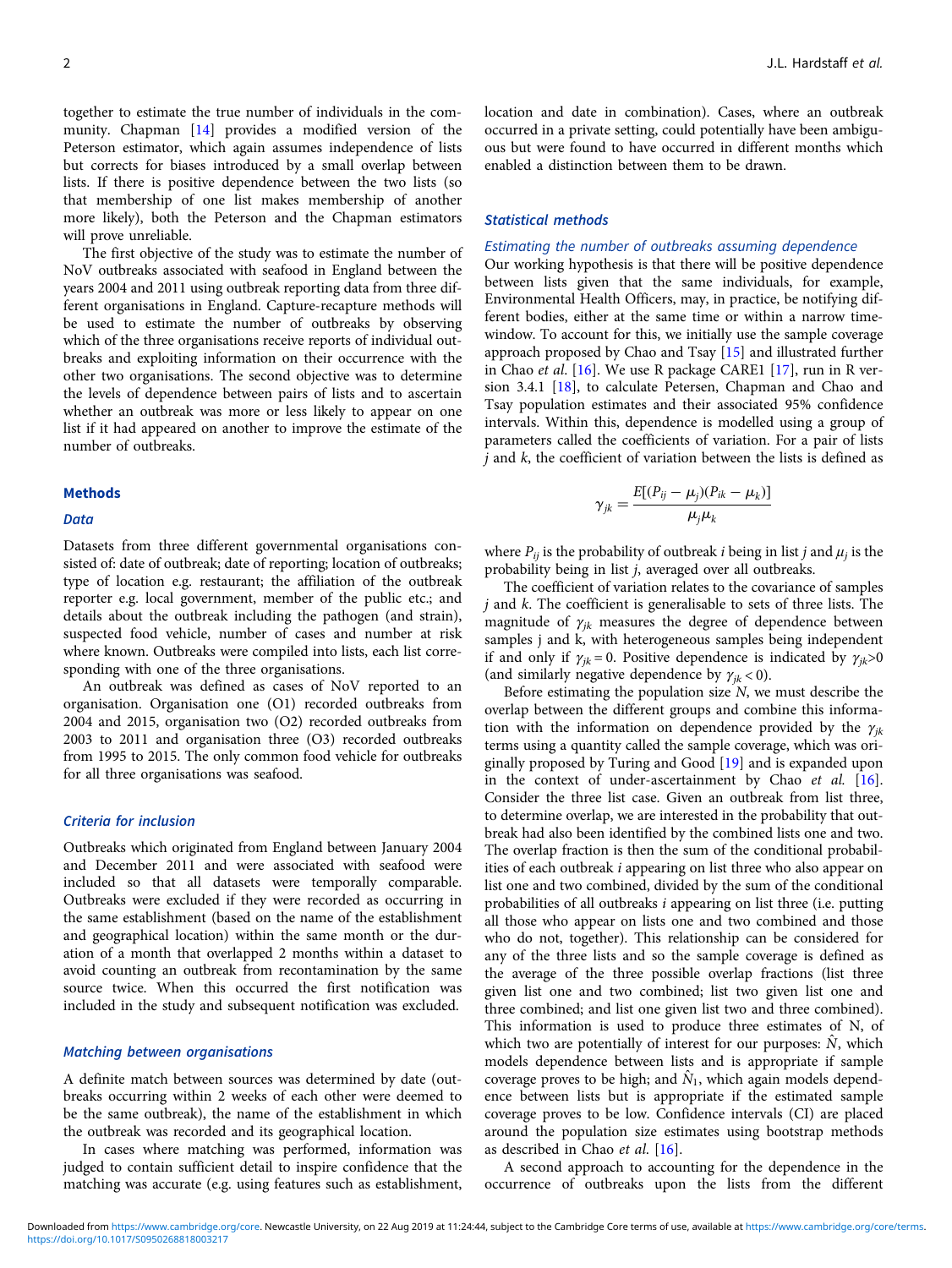organisations involves the use of Poisson log-linear models as described by Cormack [[20\]](#page-6-0). Models were fitted to the counts of outbreaks occurring on different combinations of lists. Observed counts for each organisation were modelled as Poisson random variables with expectation equal to the true underlying rate of outbreaks multiplied in each case by some function of the outbreak capture process for that organisation. The model assumes that there is a closed population of outbreaks so that the true number of outbreaks is fixed across the duration of the study. The methods derive from ecology where this assumption may be questionable but given that there is no equivalent of birth and death in epidemiological modelling of this nature this assumption is reasonable. Again, capture histories for the organisations are obtained by linking outbreaks. We fit the model including all main effects (O1, O2 and O3) and considering all possible different combinations of lists for interactions ([1,2] and [2,3]; [1,3] and [2,3]; [1,2] and [1,3]; [1,2] only; [1,3] only; [2,3] only): note it is not possible with three lists to include all pairwise combinations as this results in over-parameterisation.

Models were fitted using the Rcapture R package [[21\]](#page-6-0) described in Baillargeon and Rivest (2007) [[22\]](#page-6-0) in R version 3.4.1 [\[18](#page-6-0)]. We compare models using the Akaike Information Criterion (AIC) [[23\]](#page-6-0).

## Exploring sources of heterogeneity

Possible sources of heterogeneity between organisations were reporting sources, seasonality (winter (November–April) and summer (May–October)) and the size of the outbreak. We investigated these through descriptive analyses, graphical analyses and where possible through fitting Poisson log-linear models.

# Results

In total, there were 193 distinct outbreaks which were ascertained in at least one of the lists. Of these, 149 outbreaks occurred in winter and 43 outbreaks occurred in summer. O1's list contained 75 outbreaks, O2's list contained 66 outbreaks and O3's list contained 115 outbreaks. The co-occurrence of outbreaks on the different combinations of lists is shown in Figure 1. Overlap was greatest for O1 and O3 and least for O1 and O2. Only six outbreaks were common to all three organisations, whereas 136 outbreaks were only found on one list.

The numbers of outbreaks estimated using the methods of Petersen, Chapman and Chao, Tsay et al. are shown in Table 1. Taking account of dependence between the lists the sample coverage-based approach suggested that as the estimated sample coverage was low  $(\hat{C} = 0.46)$  the estimator  $\hat{N}_1$  is preferable. The number of distinct outbreaks using the three lists was estimated as  $\hat{N}_1 = 360$  (95% CI 299–457). All estimates were higher than for outbreaks recorded by individual organisations and the number of distinct outbreaks. The only exception to this was the Petersen and Chapman estimates using only the lists from O1 and O3, both of whose confidence intervals overlapped with the number of distinct outbreaks overall ( $n = 193$ ). They did not, however, overlap with the number of distinct outbreaks that the lists for only O1 and O3 had in common  $(n = 127)$ , which were lower than for all other combinations of lists and methods used.

The associations between organisations were assessed using the coefficient of variation. The association between the O1 and O3 lists was positive  $(\hat{N}_1$  as 0.80), whereas the associations between the O1 and O2 lists was negative ( $\hat{N}_1$  as -0.42) and the O2 and O3 lists were negative ( $\hat{N}_1$  as −0.15). The coefficient



Fig. 1. Co-occurrence of outbreaks within the three sources.

Table 1. The estimates of the number of outbreaks of norovirus due to seafood in England, 2004–2011

| List<br>combinations         | Peterson<br>estimates | Chapman<br>estimates | Chao<br>estimates                  |
|------------------------------|-----------------------|----------------------|------------------------------------|
| Organisations<br>$1$ and $2$ | 619 (350-992)         | 565 (350-992)        | <b>NA</b>                          |
| Organisations<br>$1$ and $3$ | 201 (177-239)         | 199 (177-239)        | <b>NA</b>                          |
| Organisations<br>$2$ and $3$ | 422 (304-590)         | 408 (304-590)        | <b>NA</b>                          |
| Organisations<br>1, 2 and 3  | <b>NA</b>             | <b>NA</b>            | $\hat{N}_1 = 360$<br>$(299 - 457)$ |

of variation helps to explain the discrepancies in the various estimates presented in Table 1. If only lists one and three had been used to derive an estimate of the true number of outbreaks, the positive dependence between the lists would result in the best estimate of outbreaks being underestimated. Conversely, if list two had been used in combination with either list one or list three then the true number of outbreaks would be over-estimated as a consequence of the negative dependence between lists two and one and lists two and three.

The interactions (co-occurrence of outbreaks on different lists) between lists for the whole dataset and for the Winter sub-dataset were modelled using Poisson log-linear models. AICs for all possible combinations of interactions between lists are displayed in [Table 2,](#page-3-0) for full information about the model see Table S1. There were two different models that could not be fitted represented as NA in [Table 2](#page-3-0). The model containing all possible interactions had as many parameters as data points resulting in it being overfitted. When there was very small overlap between lists 1 and 3 only and lists 2 and 3 only there was numerical instability in model fitting. The most satisfactory model as judged by the AIC allowed for main effects plus an interaction between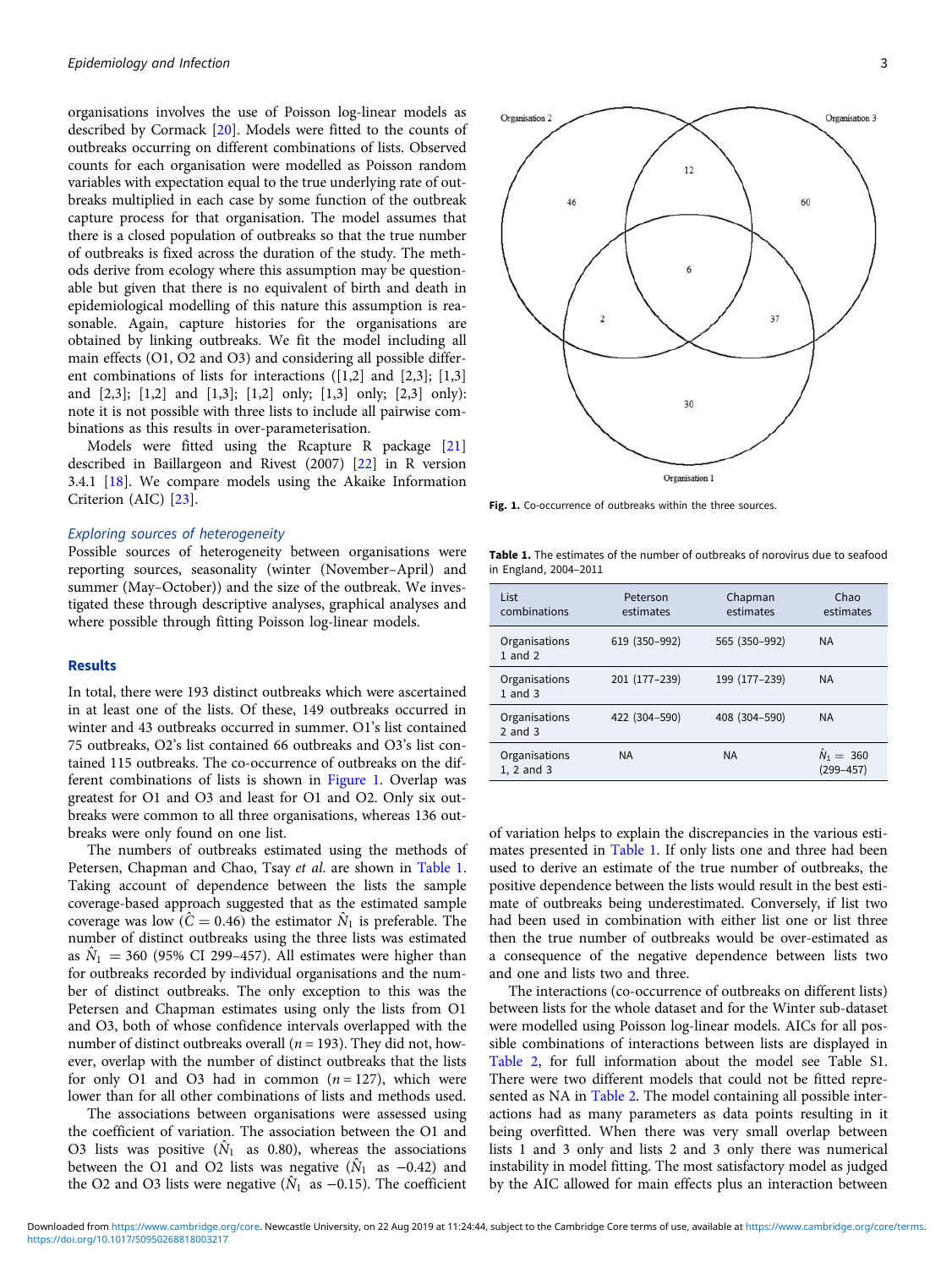| <b>Interactions</b>                        | All data -<br>AIC | Abundance (95% profile log-likelihood<br>confidence interval) | Winter data<br>only - AIC | Abundance (95% profile log-likelihood<br>confidence interval) |
|--------------------------------------------|-------------------|---------------------------------------------------------------|---------------------------|---------------------------------------------------------------|
| Including all interactions<br>listed below | <b>NA</b>         | <b>NA</b>                                                     | <b>NA</b>                 | <b>NA</b>                                                     |
| Organisations $(1,2) + (1,3)$              | 46.1              | 416 (305-656)                                                 | 44.8                      | 257 (194-411)                                                 |
| Organisations $(1,2) + (2,3)$              | 54.1              | 239 (216-277)                                                 | 51.1                      | 174 (159-200)                                                 |
| Organisations $(1,3) + (2,3)$              | <b>NA</b>         | <b>NA</b>                                                     | <b>NA</b>                 | <b>NA</b>                                                     |
| Organisations (1,3)                        | 45.2              | 480 (356-706)                                                 | 44.6                      | 314 (234-472)                                                 |
| Organisations (1,2)                        | 63.0              | 276 (243-325)                                                 | 54.8                      | 188 (168-218)                                                 |
| Organisations (2,3)                        | 62.6              | 269 (235-322)                                                 | 62.6                      | 194 (171-230)                                                 |

<span id="page-3-0"></span>Table 2. AICs for all interaction models

lists one and three  $(AIC = 46.1)$ . The main effects represent data for outbreaks appearing on list one only, list two only and list three only. The interactions beyond this for lists one and two only and lists two and three only are small  $(n = 2 \text{ and } n = 12)$ respectively), whereas the interaction between lists one and three are much larger ( $n = 37$ ). Therefore the effect of assuming independence only assumes independence between list two and the other lists.

The best estimate of the number of outbreaks from this model is 480 (95% profile log-likelihood-based CI 356–706), which is two and a half times higher than that from the distinct number of outbreaks and those reported by individual organisations  $(n = 193)$ . The range of estimated outbreaks using this method overlapped with those from all other estimates with the exception of both the Petersen and Chapman estimates using O1 and O3. The need for information from O2 to be included is borne out by both the Chao estimate and the Poisson log-linear model that indicated that the only important interaction was between lists one and three. There is less overlap between O2 and the other two organisations indicating that it contains extra information.

#### Sources of heterogeneity

#### Setting of the outbreak

Exploring heterogeneity by setting (where the outbreak occurred), all outbreaks on all lists had a recorded setting. A bar chart of the number of outbreaks from each of a set of settings on each of the three lists is shown in [Figure 2](#page-4-0).

The principal points of note are that the scope of settings for the lists from O1 and O3 are very similar, with the predominant focus being on restaurants; whereas the scope of settings for O2 is rather wider, covering a range of environments in which food may be served.

#### **Seasonality**

The date on which the outbreak began was recorded for 192 of the 193 outbreaks. The pattern of recorded outbreaks by month is shown in [Figure 3](#page-4-0).

The majority of outbreaks reported by all three organisations occurred in the winter months ( $n = 149$ ) compared with summer months  $(n = 43)$  [\(Table 3](#page-5-0)). The spread of outbreak reporting in O2 and O3 extends across the whole year. In contrast, O1 records no outbreaks from August to November ([Table 3\)](#page-5-0). This may be explained by reporting source when comparing the remit of O2 with the differing remits of O1 and O3. The July spike observed for O3 is largely explained by a series of temporally proximate but geographically distinct outbreaks in 2007, which relate to a common risk factor. The July outbreaks for O2 differ entirely from those for O3 and are spaced throughout the study period (one in 2004; three in 2005; two in 2009; and one in 2011). One outbreak was excluded from this subgroup analysis because its season of occurrence was unrecorded. Poisson log-linear models were carried out for winter data and included all possible combinations of interactions between lists. AICs from all fitted models are again displayed in Table 2.

Considering the winter models displayed in column three of Table 2, as in the whole dataset model inclusion of the interaction between lists one and three only produces the simplest model with the lowest AIC  $(AIC = 44.6)$ , suggesting that the interaction between the lists of O1 and O3 is important for the estimation of the number of Winter outbreaks. The corresponding estimate of the number of winter outbreaks is 319 (95% profile log-likelihood-based CI 233–471). This is substantially higher than the distinct number of outbreaks and the number of outbreaks recorded by each organisation.

## Source of reporting

The recording of the reporting source is very comprehensive for all three organisations (95%,  $n = 71$  for organisation 1; 100%,  $n = 66$  for O2; 87%,  $n = 100$  for O3). O1 and O3 receive the majority (89%,  $n = 63$  and 78%,  $n = 78$ ) of their outbreak reports from local government-based sources; in contrast, O2 receives the majority (59.1%,  $n = 39$ ) of its outbreak reports from health-related sources e.g. hospitals. On occasion, outbreaks which have been reported by one organisation to another do not feature on the original organisation's list.

#### Size of outbreak

Of the 193 outbreaks, 98.4% ( $N = 190$ ) reported at least one estimate of the number of people affected. For outbreaks reported to more than one organisation the number of people affected, where recorded, varied between organisations. This may be explained by time-point during the outbreak i.e. at the start, middle or end, that the organisation was contacted. Just one outbreak indicated more than 500 people affected and for seven distinct outbreaks, the number affected indicated 50 or more cases. The majority of outbreaks for which a count was recorded indicated between 1 and 49 cases in total for 182 outbreaks. All but one of the larger outbreaks were recorded by more than one organisation.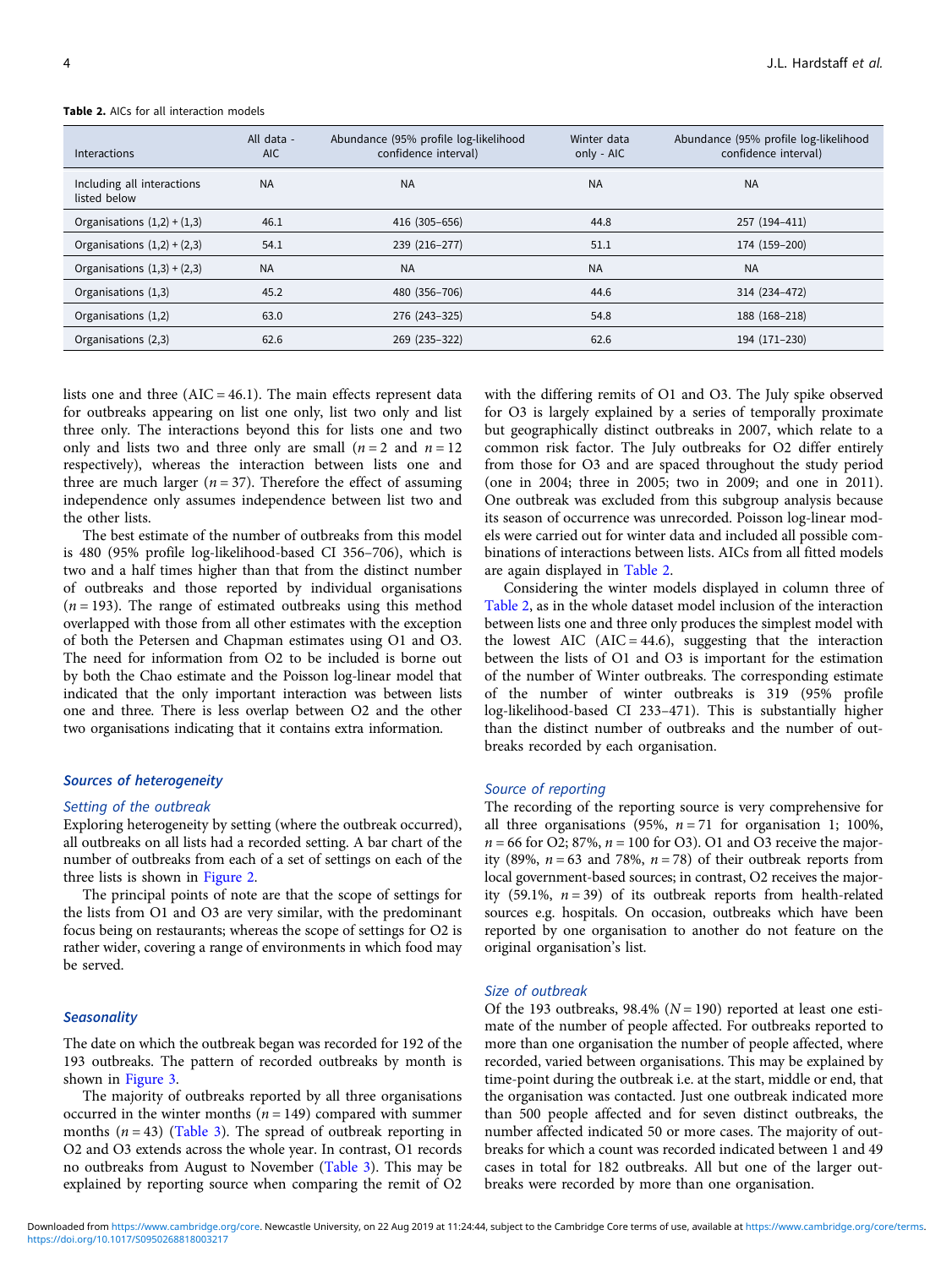<span id="page-4-0"></span>

Fig. 2. Bar chart of the number of outbreaks by setting and by the organisation



Fig. 3. Bar chart of the number of outbreaks by month and organisation, 2004-2011.

#### **Discussion**

This is the first time that an estimate of the burden of outbreaks associated with seafood in England has been made. The combined estimates were more than three times as high the individual count from O3, which captures more outbreaks than the other two organisations. The higher estimates from the combined approach suggest that substantial under-reporting of NoV outbreaks takes place. The findings are reliant on the accuracy of the matching of outbreaks between the three different sources. Care was taken to ensure this through the simultaneous consideration of outbreak location and date of occurrence where provided, with clear criteria concerning what constitutes the same outbreak being specified from the outset.

The consequences of under-reporting are many-fold. First, under-reporting may affect the way that food producers, food handlers and the general public handle, prepare and consume seafood, since their perceived risk of food poisoning may be lower than the actual risk. Second, secondary (and other subsequent) transmission will be underestimated following the initial underestimating of cases infected from contaminated seafood [\[24](#page-6-0)] assuming that the numbers of secondary cases are low or have not contacted health services. Finally, without taking underreporting properly into account the public health significance of NoV may be greatly under-estimated, with implications for infection and disease control.

Capture-recapture methods provide a practical and statistically robust way of accounting for under-reporting of gastrointestinal disease outbreaks caused by non-notifiable agents such as NoV that is only notifiable if foodborne. The use of multiple lists together with explicit modelling of the correlation between lists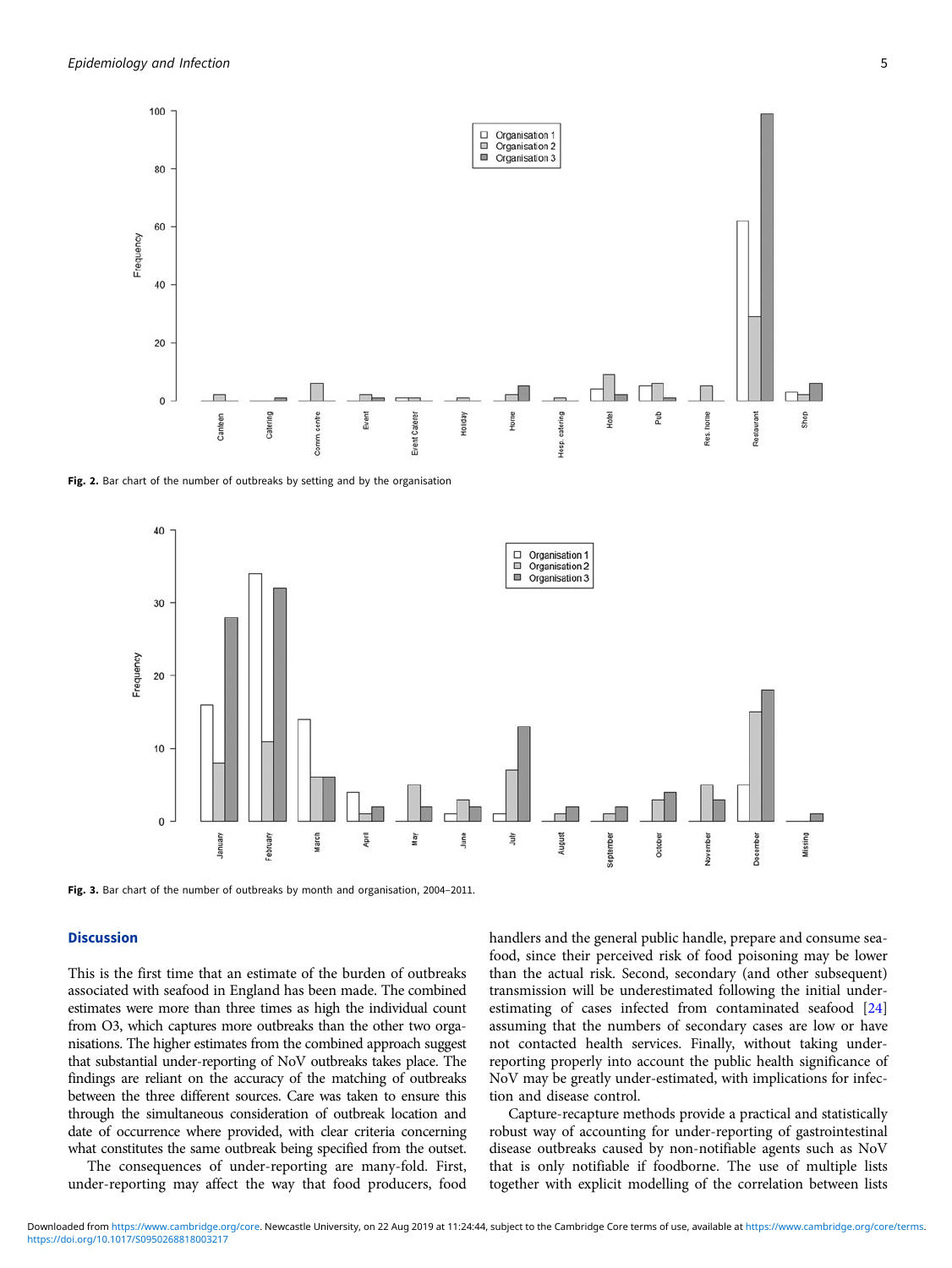<span id="page-5-0"></span>Table 3. Frequency of occurrence of outbreaks on different combinations of organisational lists throughout the year, and divided into Summer and Winter

| List combination        | All data<br>N(96) | Summer<br>N(96) | Winter<br>N(96) |
|-------------------------|-------------------|-----------------|-----------------|
| Organisation 1, 2 and 3 | 6(0.04)           | 0(0.00)         | 6(0.04)         |
| Organisation 1 and 2    | 2(0.01)           | 0(0.00)         | 2(0.01)         |
| Organisation 1 and 3    | 37 (0.24)         | 1(0.02)         | 36(0.26)        |
| Organisation 2 and 3    | 12 (0.06)         | 3(0.07)         | 9(0.07)         |
| Organisation 1 only     | 30(0.19)          | 1(0.02)         | 29(0.18)        |
| Organisation 2 only     | 46 (0.19)         | 17 (0.40)       | 29(0.20)        |
| Organisation 3 only     | 59 (0.26)         | 21(0.49)        | 38 (0.24)       |

allows for a more accurate estimation of both the number of outbreaks and associated uncertainty. The difference in the number of estimated outbreaks for different combinations of lists reflects the level of dependence between the lists, with negative dependence between organisations yielding a higher outbreak estimate and a high positive dependence a similar estimate to the numbers of outbreaks on the lists. When estimating the number of outbreaks of a non-notifiable organism, we suggest that where possible a minimum of three sources of information should be taken into account, since with fewer than three lists the modelling of dependence between sources is impossible and the inclusion of such dependence is important for providing an accurate representation of the under-reporting process.

Poisson log-linear models could only be fitted to winter outbreak data and not summer data due to data sparsity. O1 received no reports in summer. There are several reasons why reported summer NoV levels may be low and these may be separated into issues related to contamination and food consumption, and issues related to the reporting process. Considering the former, levels of norovirus in the UK produced oysters are shown to be higher during winter than summer [[25,](#page-6-0) [26\]](#page-6-0). The effects of this could be exacerbated by specific consumption patterns, for example, consumption of shellfish on St. Valentine's Day [[27\]](#page-6-0). In contrast, traditionally, people were deterred from consuming of seafood in the summer in the UK ('not eating shellfish when there was no r in the month'), primarily due to the reproductive cycle of certain shellfish, for example the native oyster (Ostrea edulis), leading to poor eating condition [\[28](#page-6-0)] and this may lead to lower consumption of shellfish in the summer months in the UK. However, the majority of UK oyster growers farm Pacific oysters (Crassostrea gigas) that can be eaten throughout the year so shellfish are available all year around. Considering the possible effects of the reporting process, summer cases of gastrointestinal illness may be less likely to be reported as suspected NoV due to the perception that NoV is predominantly a winter disease, and this will have an obvious consequence for the reported number of cases reaching national statistics.

This study could not be replicated for other food sources such as lettuce and raspberries [\[29](#page-6-0), [30](#page-6-0)] which have been contaminated with NoV and implicated in outbreaks. The pathway by which foods other than seafood are tested for NoV in England is very different from the seafood testing pathway and this limits the applicability of capture-recapture approaches in such contexts.

Dependence between organisations has previously been taken into account using three lists or more in epidemiological capture-recapture studies, for example, Dunbar et al. estimating

tuberculosis cases [[31\]](#page-6-0). This may be explained through the mechanisms by which the organisations receive their reports. The use of the capture-recapture methodology in the context of estimating the burden of NoV associated with seafood is novel. The outbreak counts held by the different organisations depend upon the mechanisms by which outbreak investigations and illnesses are reported. For example, in a study of Salmonella outbreaks in France, reporting to one organisation was more likely if an outbreak was community-based, and reporting to a different organisation was more likely if the outbreak was caused by a particular strain of Salmonella. In contrast, positive dependence was likely between the two organisations that were associated with food [\[11](#page-6-0)], the same factor that led to overlap between two of the organisations in this study (one and three). This phenomenon commonly occurs when observing interactions between diagnostic surveillance centres and centres which collect incidences of notifiable illnesses, for example, as found by Nardone et al. [\[32](#page-6-0)] when evaluating the surveillance of Legionnaires' disease in France. Capture-recapture approaches are useful for integrating surveillance systems whose dependencies vary due to data collection [[12](#page-6-0)] and interpreting the sensitivity of mandatory reporting and associated attributable factors [\[32](#page-6-0)].

This is the first time that the burden of NoV outbreaks due to seafood consumption in England has been estimated using capture-recapture on datasets from three different agencies. This study has shown that the burden of outbreaks associated with shellfish is much more substantial than the partial view afforded by interrogating surveillance data held by individual agencies. Using data from different agencies could take into account reporting differences due to the remits of the agencies involved and utilise available data more effectively. What is required is that the three agencies involved co-operate to produce an integrated surveillance system that will improve estimates of the burden of NoV associated with shellfish and provide better intelligence for public health action.

Supplementary material. The supplementary material for this article can be found at <https://doi.org/10.1017/S0950268818003217>

Acknowledgements. The authors are grateful for feedback from the NoVAS consortium, CEFAS, PHE and FSA. The authors would like to thank the governmental organisations for allowing access to data. This work was supported funded by the United Kingdom Food Standards Agency under project FS101040: 'Assessing the contribution made by the food chain to the burden of UK-acquired norovirus infection (NoVAS)'. In addition to the authors the NoVAS Consortium comprises the University of Liverpool (Miren Iturriza-Gomara), the University of East Anglia (Paul Hunter, Jim Maas), the Centre for Environment Fisheries and Aquaculture Science (David Lees, James Lowther), Public Health England (David James Allen, Nicola Elviss Andrew Fox), Leatherhead Food Research (Angus Knight) and Fera Science Ltd. (Nigel Cook, Martin D'Agostino). SJOB and JPH are also supported by the NIHR Health Protection Research Unit in Gastrointestinal Infections. The views expressed are those of the authors and not necessarily those of the National Health Service, the National Institute for Health Research, the Department of Health or Public Health England.

Author contributions. SJOB had the original idea for the study. HEC and JH jointly conducted the study, including data validation, the suggestion and implementation of appropriate statistical methods and the drafting of the manuscript. SJOB oversaw the whole project, provided assistance in resolving data queries and proof-read and commented on the manuscript. JAL and DNL provided data and proof-read and commented on the manuscript. JPH provided commented on the manuscript and provided norovirus expertise.

Conflict of interest. The authors are not aware of any conflicts of interest.